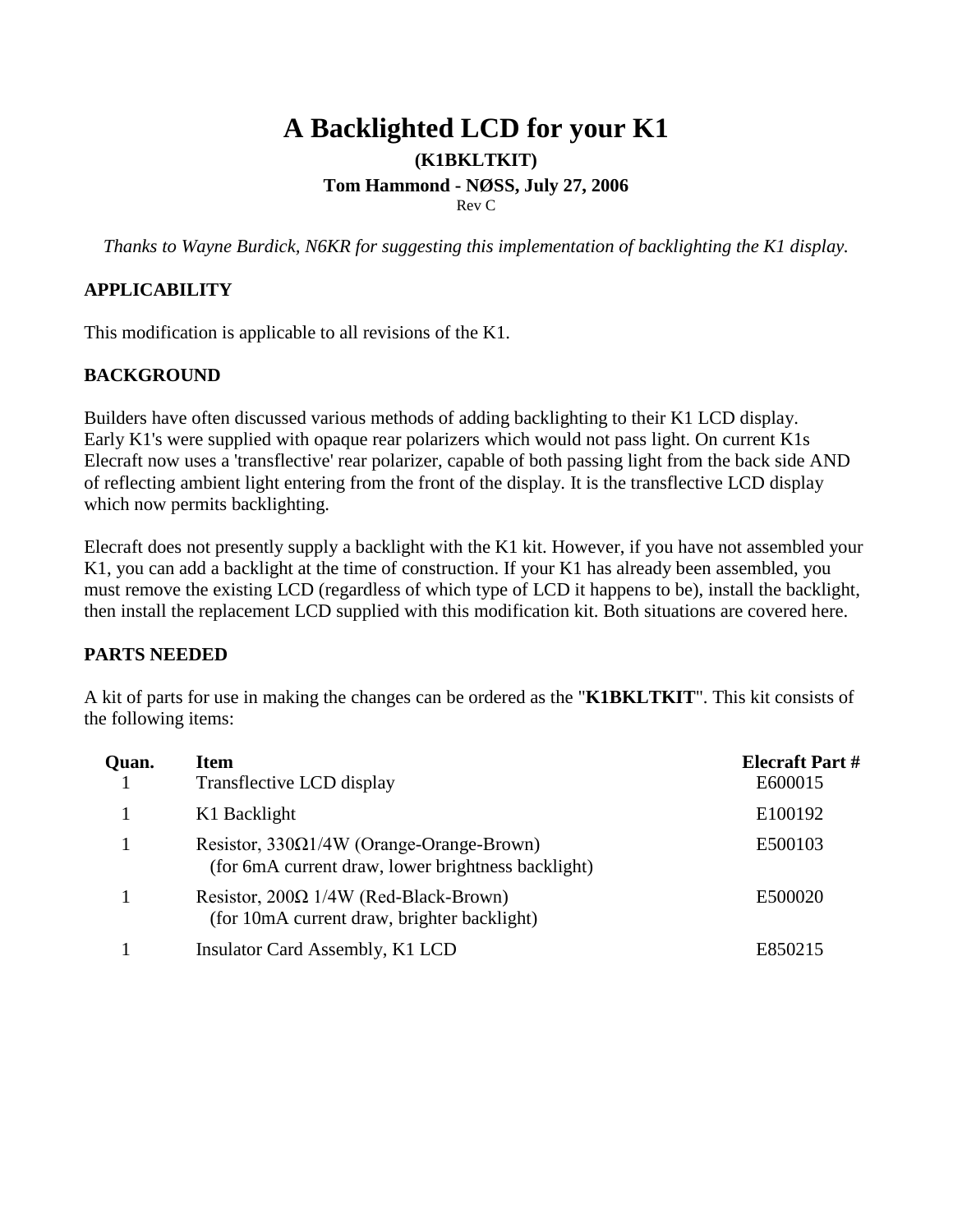## **MODIFICATION**

#### **Removal of K1 Front Panel**

- 1. Remove the four (4) case screws which secure the K1 front panel to the main body of the radio.
- 2. Pull the front panel straight away from the body of the radio and set the rest of the radio aside in a safe place.
- 3. Remove the three (3) knobs from the front panel and set them aside.
- 4. Remove the black keycaps from S1 and S2 and set them aside.
- 5. Remove the control nut and washer securing the 10-turn VFO pot to the front panel
- 6. Remove the bevel-head screw securing the Front Panel PC board to the front panel.
- 7. Separate the case front panel from the Front Panel PC board and set the case front panel aside.

#### **Removal of the K1 MCU** *(If you have not yet installed the MCU, you may skip this step)*

Experience has shown that when removing an IC from its socket, it is safest to insert the tip of a thinbladed screwdriver between the bottom of the IC and the top of the IC socket, and then to alternately lift the two ends of the IC until it comes free of the socket.

8. Using ESD-safe practices, carefully remove the MCU (U1) from the bottom side of the Front Panel PC board and store it in a safe place (anti-static foam, metal tray or wrapped in aluminum foil).

#### **Removal of the Existing LCD Display** *(If you have not yet installed the LCD display, skip steps 9-13)*

While it is sometimes possible to remove the LCD display from the PC board without damaging the pads or traces on the PC board, we do not recommend you attempt to do so. Experience has shown that, unless you have significant experience in removing such devices *and* the proper equipment to do so, you run a distinct risk of lifting one or more pads from the Front Panel PC board. *We recommend that the existing LCD display be removed as follows*:

- 9. Using a fine-tipped wire cutter, clip each of the LCD leads about ¼" down from where they make the bend down toward the PC board. This will leave you with a display which can be reused, if you wish, by attaching wire leads to the remaining leads from the display. Lift the LCD display clear of the front panel PC board and set it aside in a safe place.
- 10. Using a pair of needle-nosed pliers or other similar device to grasp and hold one of the LCD pins which remains attached to the PC board while heating that pin's connection on the opposite side of the PC board. Remove the pin and repeat this step until all pins have been removed.
- 11. Using solder wick (or a better desoldering method, if available), carefully remove any solder remaining in the LCD pin holes from which the pins were removed in the step above. NOTE that, in order to easily use solder wick for this purpose, you may find it beneficial to actually *add*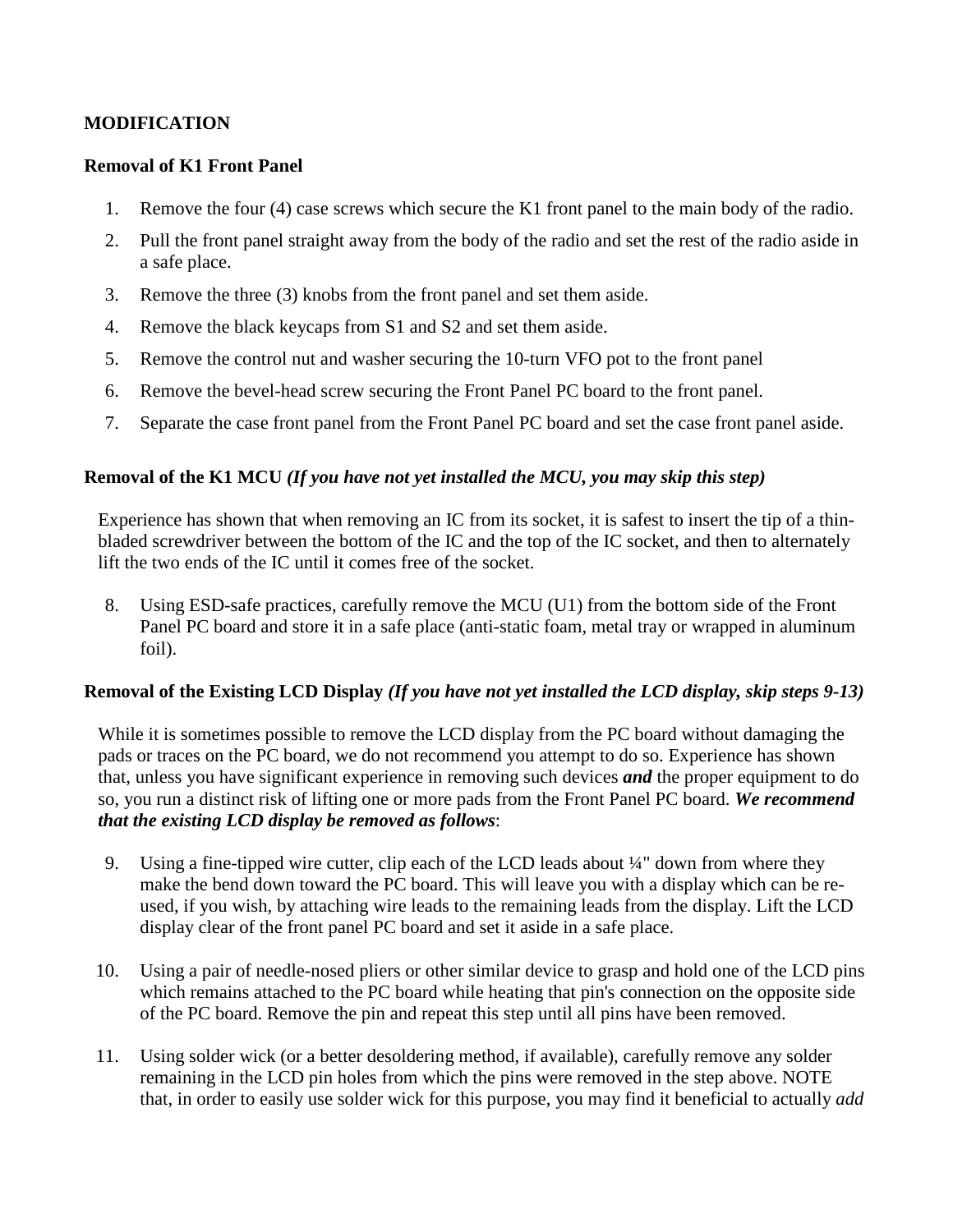a small amount of fresh solder to each connection to assist in initially 'wetting' the solder wick during the solder removal process. Use a moderate soldering iron tip temperature  $(725 \text{ °F} / 385$ °C) and try to not dwell on a joint longer than necessary to remove the solder. Excessive heat (or too long a dwell time) can result in lifted PC board pads or traces.

- 12. Using solder wick or another desoldering method, preferably a vacuum-type solder sucker, carefully remove any solder remaining in the LCD pin holes from which the pins have been removed in the step above. NOTE that, in order to easily use solder wick for this purpose, you may find it easier to add a small amount of fresh solder to each connection to assist in initially 'wetting' the solder wick during the solder removal operation. Use a moderate soldering iron tip temperature and try to not dwell on a joint longer than necessary to remove the solder.
- 13. Carefully remove the thick black rubber spacer beneath the LCD display. There may be a thin plastic film which has adhesive on it which remains after the spacer is removed. You can use a fingernail to lift this film for the PC board. Finally, you can use alcohol (or lacquer thinner) to soften any remaining adhesive to permit its complete removal from the PC board.

# **Preparation of the Backlight Installation Site**

Using a pair of flush-cutting wire cutters, flush-trim all of the component leads which are located **between** the two rows of the LCD PC board pads you cleared when you removed the old LCD (above). Flush-trimming these leads ensures that the new LCD will fit properly when it is installed in later steps.

## **Installation of the LCD Backlight**

Note: During this part of the modification, you will be working with the front (switch  $&$  display) side of the Front Panel PC board. Please take time now to orient yourself with the section of the PC board which will be involved and match it against the illustration to the right.

Top-left corner of Front Panel board (switch & display side)



14. Locate the Insulator Card assembly. This assembly will include a pre-installed piece of doublesided foam tape. **DO** *NOT* **REMOVE THE PROTECTIVE PAPER COVERING THE ADHESIVE SIDE OF THE TAPE**. When properly installed, this insulating card will fit

> Foam Tape Attached to Insulator Card



**Check Insulator Card Assembly** for proper DS1 hole clearance

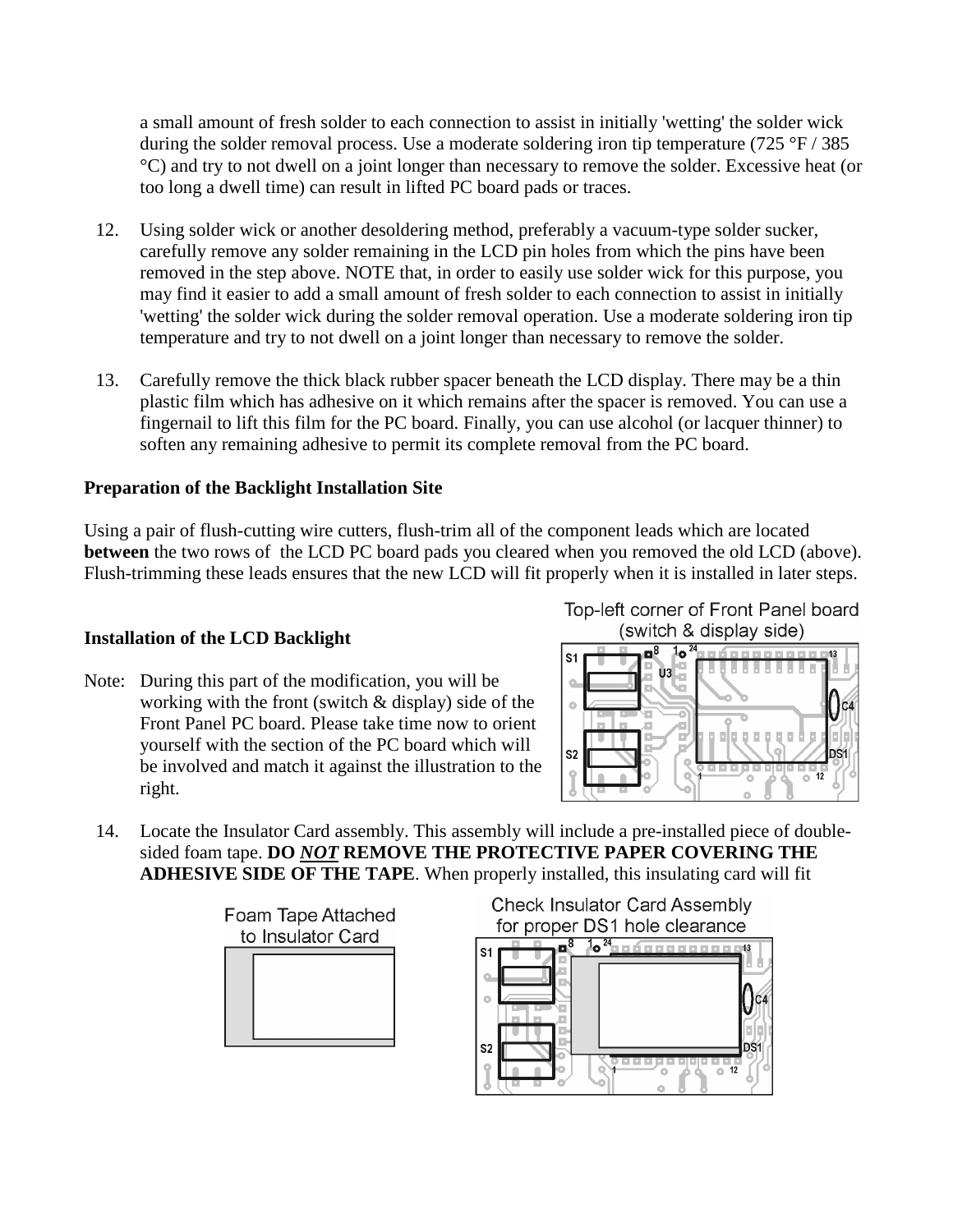cleanly between the PC board pins for the LCD (DS1) and, when placed up against C4 (just to the right of the LCD), it will just clear the leftmost four pins of U2 and U3 (just to the right of S1 and S2 on the left side of the PC board). Refer to the illustration below.

- 15. Locate the K1 LED backlight. The front side of the backlight is protected by a thin sheet of **clear** plastic which should be removed. However, *DO NOT REMOVE* the thin white plastic sheets covering the front and back of the backlight. These sheets *MUST* remain in place. Note that the LED pins are built into a small plastic block which is embedded into the edge of the clear plastic backlight lens.
- 16. Using a pair of needle-nosed pliers, or similar device, grasp one of the LED leads about 1/16" (1.6mm) from the point at which it enters the white plastic block, and *carefully* bend the lead so it is parallel to the body of the backlight body, as shown at right. Repeat this step for both leads.
- 17. Trim the length of the LED leads to 1/8" (3.2mm), as shown at right.
- 18. Using a sharp blade (a razor blade or Xacto knife works well), carefully score the protective covering of the foam tape 1/8" (3.2mm) from its left edge (see illustration) and remove the scored covering to expose the adhesive of the foam.
- 19. Taking care to not pull loose the thin white plastic covers which are attached to the front and back of the LED backlight, carefully remove the masking tape from the cut end of the LED backlight,
- 20. With its LED leads positioned to the left, as illustrated, and with the **right** edges of both the LED backlight and the insulator card assembly aligned, place the LED backlight on top of the foam, and press down lightly.

**NOTE:** The "K" and "A" annotations shown on the illustration indicate the cathode (K) and anode (A) of the LED within the backlight. This nomenclature is printed on the **back** side of the<br>heaklight, but is shown here for future reference. The Anode. "K" and "A" nomenclature is backlight, but is shown here for future reference. The Anode (A) pin will *always* be the bottom of the two pins.









Score and remove 1/8" of the cover from tape



printed on **back** of backlight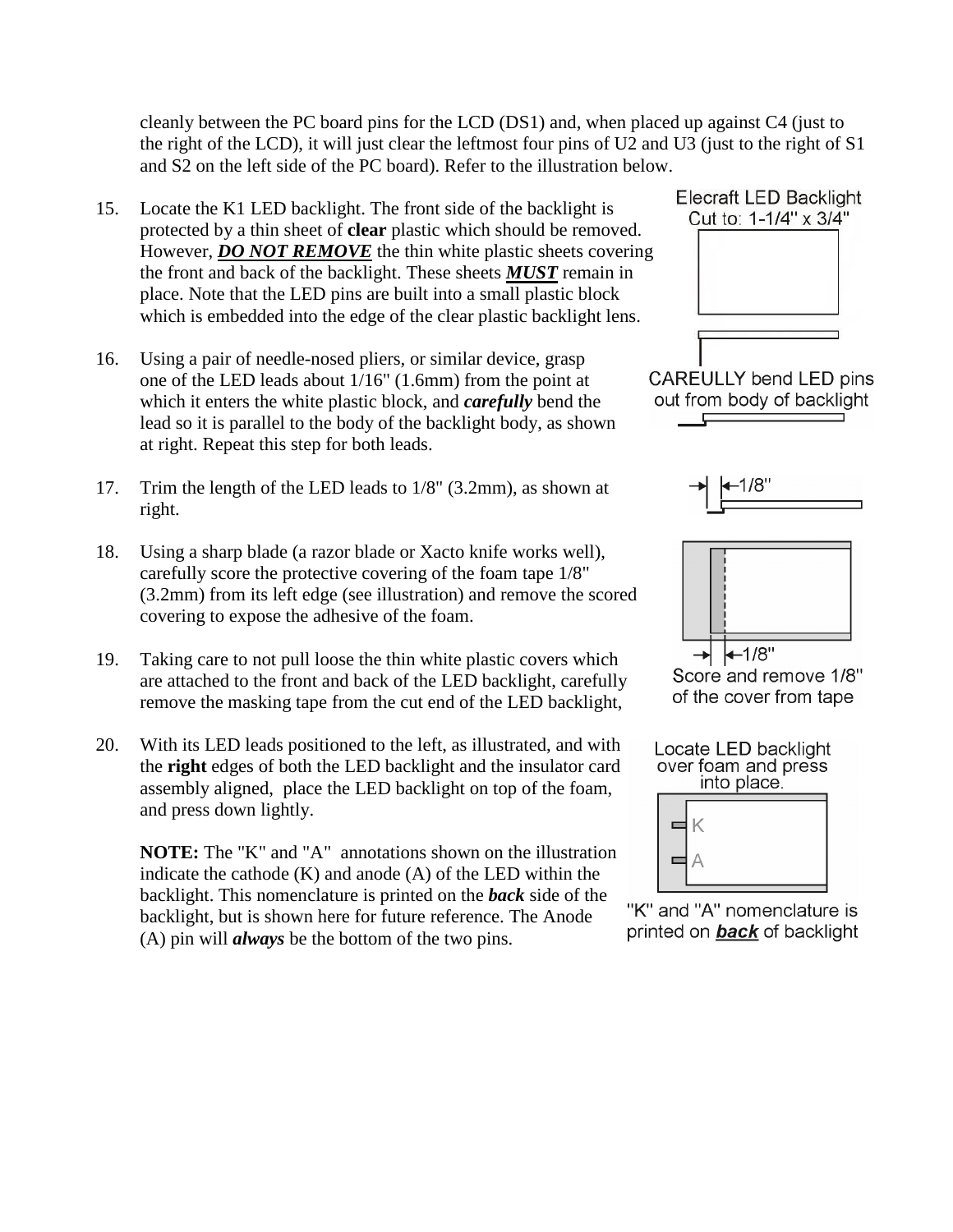21. The LED current-limiting resistor must now be chosen. A value of 330 ohms will give you a current drain of about 6mA with adequate illumination. A value of 200 ohms will provide a somewhat brighter display, but with a current drain of about 10mA.

> Using the illustration at right, install the selected current-limiting resistor between the ANODE (A) pin of the backlight LED and pin 8 of U3 (+6VDC). Refer to the illustration and the other side of the Front Panel PC board to confirm the position of U3-8.

Solder LED anode resistor to U3-8 and Cathode (K) jumper to U3-1



- 22. Following the illustration above, use one of the clipped resistor leads and install a jumper wire between the cathode (K) lead of the backlight LED and the grounded pin 1 of at U3. Note that the insulator card assembly is covering most of the pins of U3, so you must be sure that you have found pin 1 of U3 before you attach this short jumper wire. Pin U13-1 is just to the left of Pin 24 of the LCD display (DS1).
- 23. Carefully reinstall U1 into its socket. Ensure that ALL of the IC pins are inside the socket before 888888888888 you press it into place.
- 24. In this step, you will install the NEW LCD display. It is *IMPORTANT* that you install the LCD properly, so the small bump on the side of the display is pointing to the *left*. See the illustration at right for assistance in identifying the proper orientation of the LCD display when it is installed.

CAREFULLY install the LCD display over the top of the

backlight, taking care to ensure that all of the LCD display pins are seated into their mating holes on the PC board. The pins should enter all of the PC board holes, but they should just. be flush with the back side of the PC board, as they were when the original LCD display was installed.

*DO NOT* **solder the LCD into the PC board yet.** You want to ensure that you have adequate back lighting before you complete the installation by soldering the pins of the LCD.

25. Carefully plug the Front Panel PC board back into the K1 RF board, connect power to the radio, and press the ON/OFF switch. This should cause the backlight



to illuminate so, with the room lighting dimmed, you can see how bright the LCD will be when it is finally soldered into place. Note that there is a good chance that few, if any, of the LCD elements will turn on because they have not been electrically connected to the PC board yet.



┙┙┙┙